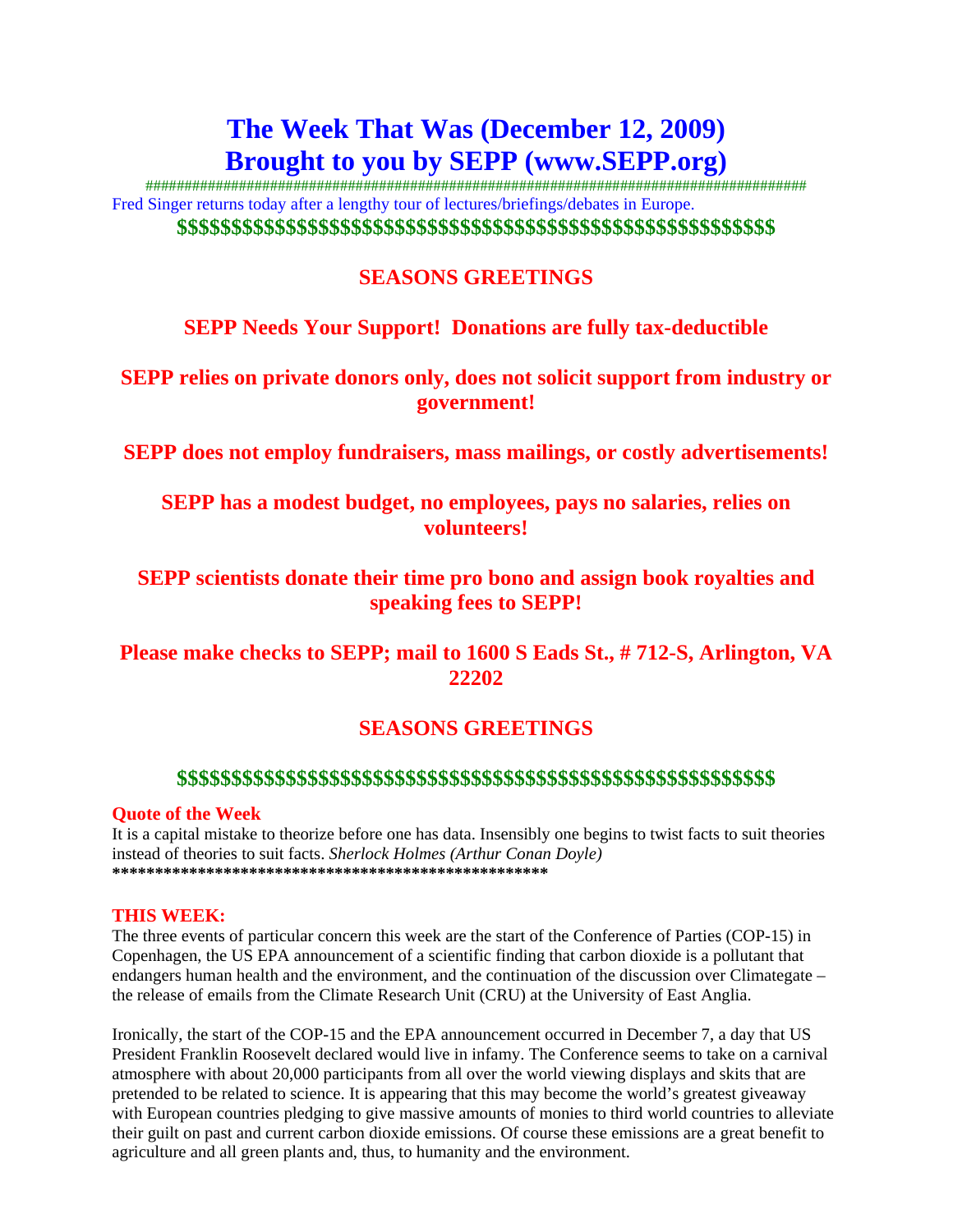No doubt, the US, especially President Obama, will be expected to make some great benevolent gesture. It is all about feeling good about generosity – at the expense of the taxpayers who pay for this generosity.

Australian Prime Minister Kevin Rudd must be having second thoughts after the stunning defeat of his ETS (Cap and Trade bill) in the Senate that appeared to be a certain victory for Rudd a few days before the vote. Probably no such second thoughts will occur to President Obama even though the US Senate has refused to act on its Cap and Trade bill and a strident foe of the measure, Senator James Inhofe, is in Copenhagen preparing to greet him. A few days ago, President Obama received a letter from Senator Jim Webb cautioning against any deal in Copenhagen even though Senator Webb is of the same party as President Obama and was considered a supporter of Cap and Trade. \*\*\*\*\*\*\*\*\*\*\*\*\*\*\*\*\*\*\*\*\*\*\*\*\*\*\*\*\*\*\*\*\*\*\*\*\*\*\*\*\*\*\*\*\*\*\*\*\*\*\*\*\*\*

The endangerment finding by the EPA was fully expected. The EPA's science is based upon the 2007 IPCC Assessment Report especially its Summary for Policymakers. The finding has little or no basis in physical science and is largely based on the simulation science of computer models. As illustrated in last week's TWTW, these reports ignore or dismiss the massive quantity of physical evidence indicating that the  $20<sup>th</sup>$  Century warming was neither unprecedented nor dangerous. The administration has warned the US Senate that if the Senate does not pass cap-and-trade the administration will leash the EPA to impose draconian regulations that will be economically destructive. Is this a false dilemma? No doubt the EPA will face strident opposition in court demanding it produce physical evidence, which it has not done. And Congress can always change the law giving the EPA the power to regulate \*\*\*\*\*\*\*\*\*\*\*\*\*\*\*\*\*\*\*\*\*\*\*\*\*\*\*\*\*\*\*\*\*\*\*\*\*\*\*\*\*\*\*\*\*\*\*\*\*\*\*\*\*\*\*\*\*\*

With a few major exceptions Climategate is largely ignored by the main stream media. However it continues to remain a hot topic on the web. No one has identified the person who leaked the information – was it a whistleblower or a hacker – and much speculation has been made as to that person's motivation. Some suggest it was a whistleblower who became concerned over what was taking place at the CRU. Others, noting that the emails appeared on a server in Siberia, claim it was a Russian computer expert well paid by Russian oil companies to discredit the Copenhagen conference. Still others claim it was a cyber-terrorist and that news organizations reporting on Climategate embrace cyber-terrorism.

It may be some time before we know, if ever. At this time, only a part of the information extracted has been posted. There may be more to come. The e-mails and other revelations regarding the CRU such as elimination of data that did not support a claimed rapid warming in the late  $20<sup>th</sup>$  Century are of great concern. Truncation of data has appeared before, such as graph based on balloon data that was published in a popular scientific journal shortly before Kyoto. The graph showed a striking warming trend, but it was based on truncated data. When all the data was included, there was no warming trend.

Perhaps Climategate will prompt governments funding research to require the release of all data for independent review and verification. Roy Spencer and John Christy, in their UAH satellite data, have taken the lead. But it may be too much to expect others to follow. \*\*\*\*\*\*\*\*\*\*\*\*\*\*\*\*\*\*\*\*\*\*\*\*\*\*\*\*\*\*\*\*\*\*\*\*\*\*\*\*\*\*\*\*\*\*\*\*\*\*\*\*\*\*\*

### **SEPP SCIENCE EDITORIAL:**

By S. Fred Singer, President of SEPP

There has been much confusion created by the announcement of the World Meteorological Organization (UN-WMO) that the past decade has shown some of the warmest years, based on the record of 160 years of temperature data.

Whether intended or not, the WMO press release just at the opening of COP-15 in Copenhagen, has created the impression that human-caused warming (AGW) is the cause and that the IPCC conclusion is correct after all.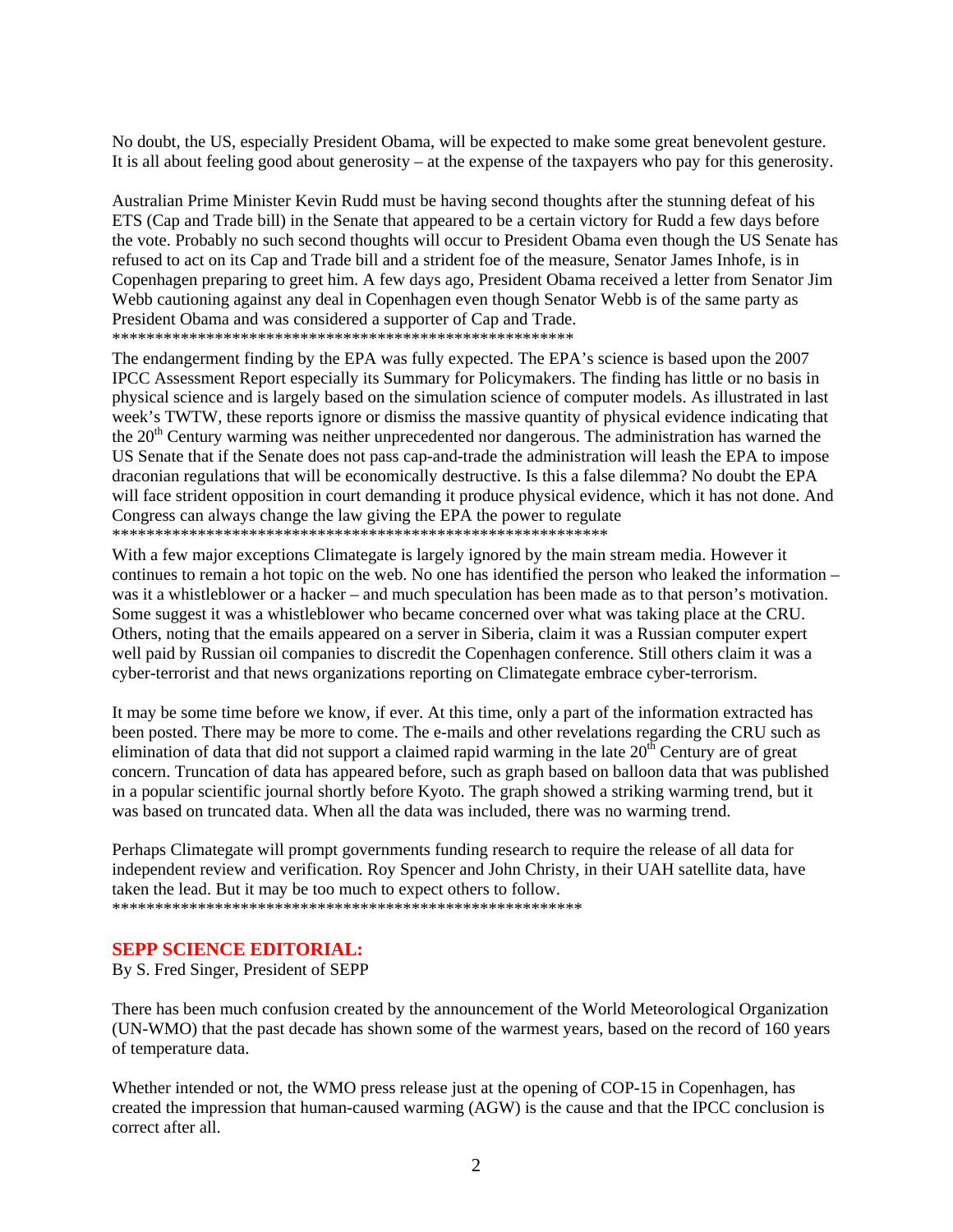Nothing could be further from the truth. The WMO confuses (purposely?) two quite different concepts: TEMPREATURE (measured in degrees C) and TEMPREATURE TREND (measured in degrees C per year).

Of course, temperatures are at their highest, and may eventually become even higher, as the global climate recovers from the Little Ice Age -- without any human assistance. It may even reach the high values seen in the Medieval Warm Period around 1100AD.

But temperature trends have been downward -- even as GH gases like CO2 are increasing. This negative correlation contradicts the results of GH models and indicates that anthropogenic GW is quite small. \*\*\*\*\*\*\*\*\*\*\*\*\*\*\*\*\*\*\*\*\*\*\*\*\*\*\*\*\*\*\*\*\*\*\*\*\*\*\*\*\*\*\*\*\*\*\*\*\*\*\*\*\*\*\*\*\*\*\*

**ARTICLES:** [For the numbered articles below please see the attached pdf.]

**1. Copenhagen Climate Challenge, Scientists ask UN for convincing evidence, "Climate science is still up in the clouds," Open Letter to Secretary-General of United Nations, December 8 http://www.copenhagenclimatechallenge.org/**

**2. Who Wants What in Copenhagen, WSJ OnLine, Dec 6 http://online.wsj.com/article/SB10001424052748704533904574548141677888208.htm**

**3. Climate Deal Likely to Bear Big Price Tag By John M. Broder, New York Times, Dec 9 http://www.nytimes.com/2009/12/09/science/earth/09cost.html?\_r=1&pagewanted=all**

**4. Alarmists cold-shoulder facts By Robert Bradley, The Washington Times, Dec 8 http://www.washingtontimes.com/news/2009/dec/08/alarmists-cold-shoulder-facts//print/**

**5. Administration Warns of 'Command-and-Control' Regulation Over Emissions FoxNews.com, Dec 9 http://www.foxnews.com/politics/2009/12/09/administration-warns-command-controlregulation-emissions/**

**6. EPA Must Be Stopped, Investors Business Daily, Dec 9 http://www.investors.com/NewsAndAnalysis/Article.aspx?id=514830**

**7. The EPA's Carbon Bomb Fizzles, The administration has given a skittish Congress another reason not to pass cap and trade By Kimberley Strassel, Wall Street Journal, Dec 11 http://online.wsj.com/article/SB10001424052748703514404574588120572016720.html**

**8. In Energy Innovation, Everything New Is Old Again By Russell Gold, Wall Street Journal, Dec 11 http://online.wsj.com/article/SB126048948482786623.html?mod=WSJ\_hps\_MIDDLEThird News**

 **\*\*\*\*\*\*\*\*\*\*\*\*\*\*\*\*\*\*\*\*\*\*\*\*\*\*\*\*\*\*\*\*\*\*\*\*\*\*\*\*\*\*\*\*\*\*\*\*\*\*\*\*\***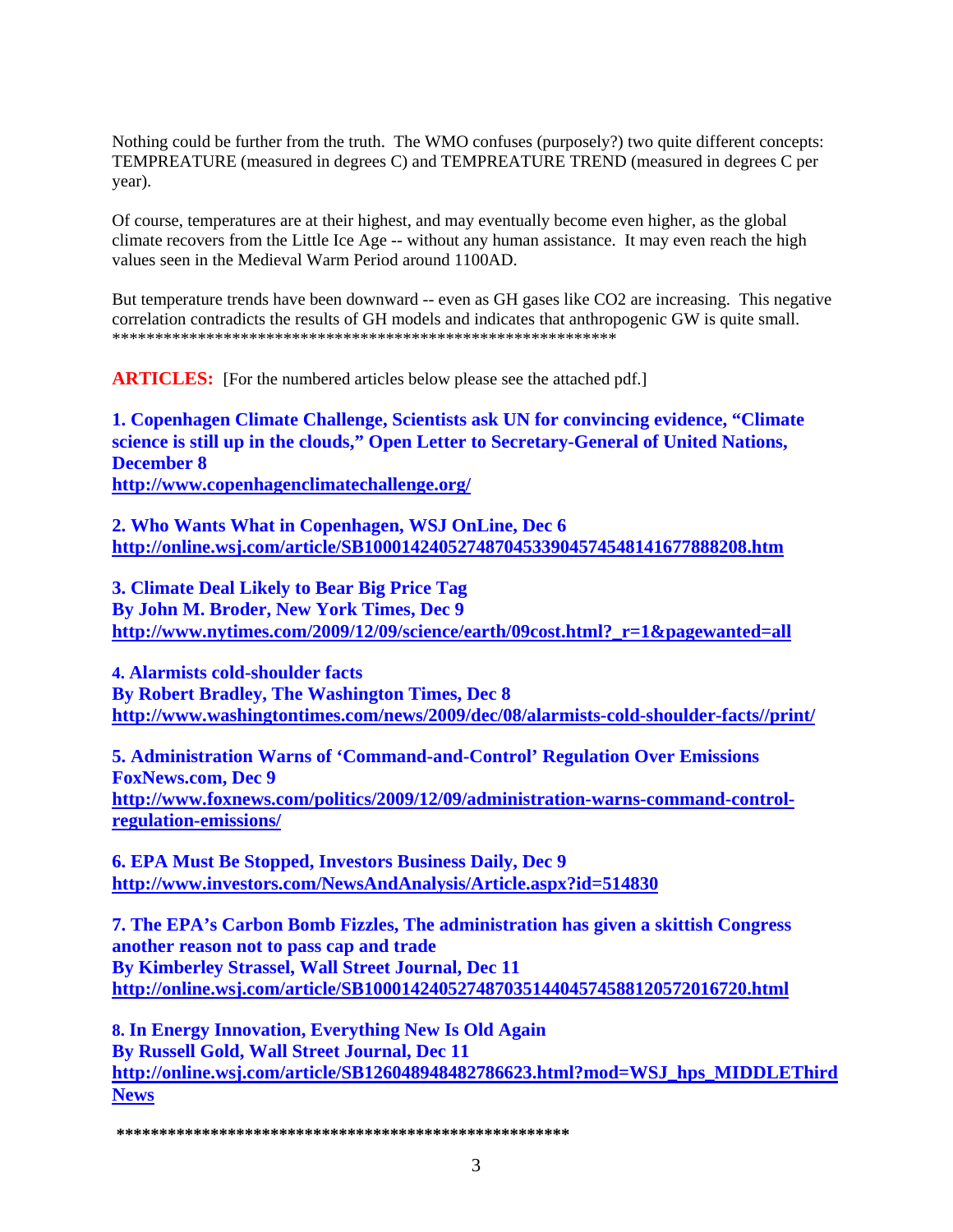### **NEWS YOU CAN USE:**

Roy Spencer has posted on his web site a primer entitled "Global Warming Skepticism 101." http://www.drroyspencer.com/2009/12/global-warming-skepticism-101/ It is well worth reading.

Marc Sheppard has a lengthy article reviewing Climategate "Understanding Climategate's Hidden Decline" in the December 6 issue of The American Thinker.

http://www.americanthinker.com/printpage/?url=http://www.americanthinker.com/2009/12/understanding \_climategates\_hid.html

For a review of the missing tree data see "Climategate reveals 'the most influential tree in the world" by Christopher Booker in the UK Telegraph on Dec. 5 [H/t Francois Guillaumat] http://www.telegraph.co.uk/comment/columnists/christopherbooker/6738111/Climategate-reveals-themost-influential-tree-in-the-world.html

For another lengthy review please see "Scientists Behaving Badly" by Steven F. Hayward in The Weekly Standard, Dec 14 http://www.weeklystandard.com/Utilities/printer\_preview.asp?idArticle=17300&R=164473349

For by William Gray's view please see "Famous weather scientist: Climategate 'tip of iceberg'" by Bob Unruh in WorldNetDaily, Dec 8. http://www.wnd.com/index.php?fa=PAGE.view&pageId=118432

For a reaction to Climategate please see "Top scientists rally to the defence of the Met Office" by Ben Webster in Time Online on Dec 10 http://www.timesonline.co.uk/tol/news/environment/article6951029.ece

For a review of the entire issue of climate change please see: "Beyond debate" by Martin Cohen in THE Times Higher Education on Dec 10 [H/t Peter Taylor] http://www.timeshighereducation.co.uk/story.asp?storycode=409454

For a review of the improbability of the goals of COP-15 see: "Earth's Next Last Chance" by George Will on Dec 6 http://townhall.com/columnists/GeorgeWill/2009/12/06/earths\_next\_last\_chance

The web site of Anthony Watts carries a piece by Willis Eschenbach entitled "The Smoking Gun At Darwin Zero." It is an investigation of the changes made to the data from the Darwin, Australia weather station which is in the tropics. It further illustrates why government agencies must release their data and methods of adjustment for independent review and verification.

http://wattsupwiththat.com/2009/12/08/the-smoking-gun-at-darwin-zero/

\*\*\*\*\*\*\*\*\*\*\*\*\*\*\*\*\*\*\*\*\*\*\*\*\*\*\*\*\*\*\*\*\*\*\*\*\*\*\*\*\*\*\*\*\*\*\*\*\*\*\*\*\*\*

## **BELOW THE BOTTOM LINE**

In further preparation for regulations controlling greenhouse emissions, some Welsh farmers may try feeding their cows garlic and oats. How well will garlic milk pair with green lamb? Please see "Feeding garlic to cows could help cut global warming" in the UK Daily Mail Dec 9 http://www.dailymail.co.uk/sciencetech/article-1234419/Feeding-garlic-cows-help-cut-global-warmingmilk-taste-odd.html#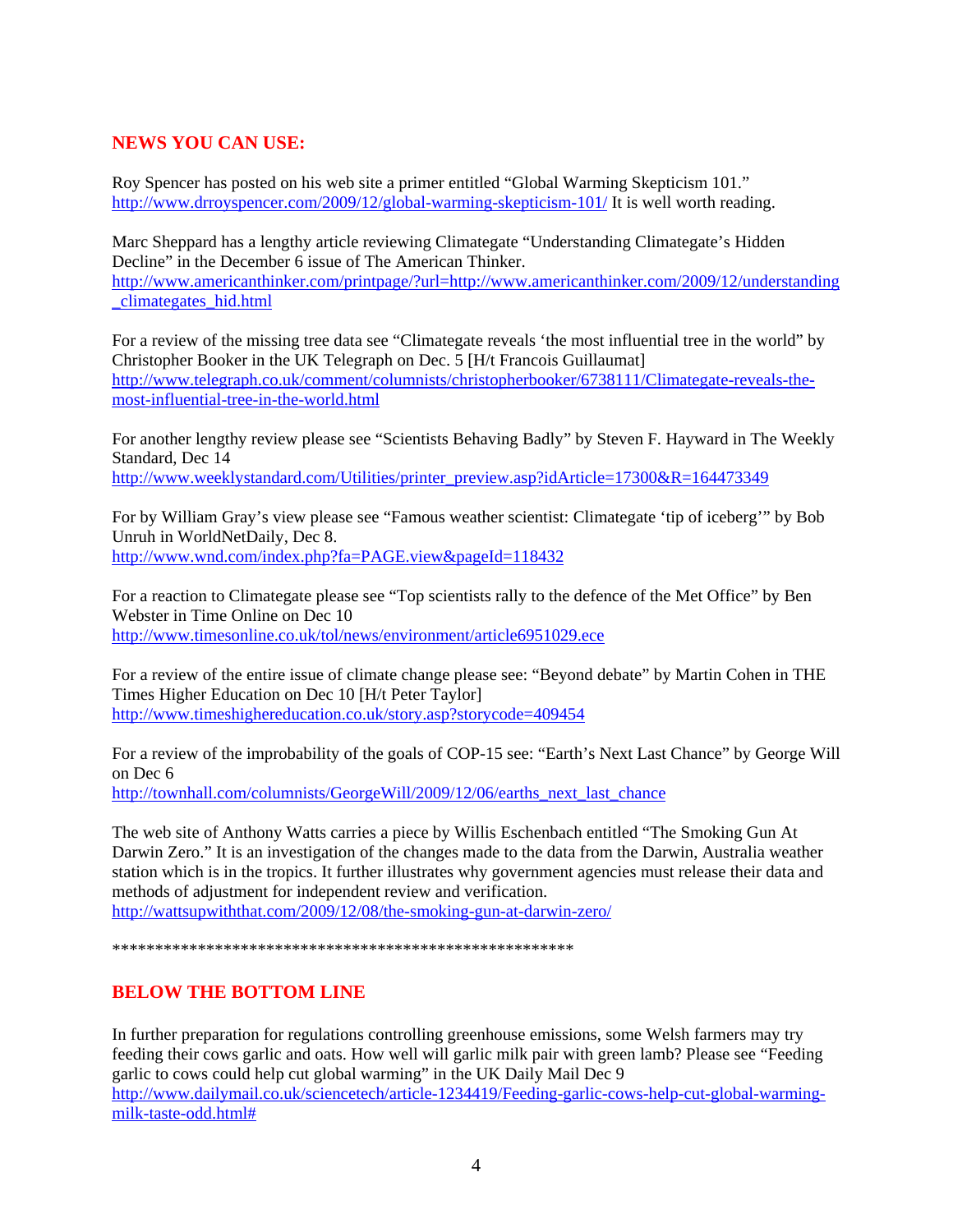Roger Pielke Jr.'s Blog http://rogerpielkejr.blogspot.com/2009/12/not-true-trick.html on Dec 10 exposes what is now an all too familiar trick – the distortion of history. Manmade global warming advocate Steve Schneider claims "The amazing scientific thing that nobody seems to be covering is that the "hockey stick" was never used as proof of anthropogenic global warming by IPCC." Apparently, Steve Schneider never read the Summary for Policymakers of the IPCC Third Assessment Report. Pielke's photograph completely demolishes Mr. Schneider.

Last, but not least, beyond the fringe is "Fox News Embraces Cyber-Terrorism to Subvert the Copenhagen Summit" by David Fiderer, in OpEdNews.com, Dec 8

http://www.opednews.com/articles/Fox-News-Embraces-Cyber-Te-by-David-Fiderer-091208-786.html

# **##################################**

# **1. Copenhagen Climate Challenge**

Scientists ask UN for convincing evidence "Climate science is still up in the clouds" Open Letter to Secretary-General of United Nations, December 8 http://www.copenhagenclimatechallenge.org/

Dear Secretary-General,

Climate change science is in a period of 'negative discovery' - the more we learn about this exceptionally complex and rapidly evolving field the more we realize how little we know. Truly, the science is NOT settled.

Therefore, there is no sound reason to impose expensive and restrictive public policy decisions on the peoples of the Earth without first providing convincing evidence that human activities are causing dangerous climate change beyond that resulting from natural causes. Before any precipitate action is taken, we must have solid observational data demonstrating that recent changes in climate differ substantially from changes observed in the past and are well in excess of normal variations caused by solar cycles, ocean currents, changes in the Earth's orbital parameters and other natural phenomena.

We the undersigned, being qualified in climate-related scientific disciplines, challenge the UNFCCC and supporters of the United Nations Climate Change Conference to produce convincing OBSERVATIONAL EVIDENCE for their claims of dangerous human-caused global warming and other changes in climate. Projections of possible future scenarios from unproven computer models of climate are not acceptable substitutes for real world data obtained through unbiased and rigorous scientific investigation.

Specifically, we challenge supporters of the hypothesis of dangerous human-caused climate change to demonstrate that:

- 1. Variations in global climate in the last hundred years are significantly outside the natural range experienced in previous centuries;
- 2. Humanity's emissions of carbon dioxide and other 'greenhouse gases' (GHG) are having a dangerous impact on global climate;
- 3. Computer-based models can meaningfully replicate the impact of all of the natural factors that may significantly influence climate;
- 4. Sea levels are rising dangerously at a rate that has accelerated with increasing human GHG emissions, thereby threatening small islands and coastal communities;
- 5. The incidence of malaria is increasing due to recent climate changes;
- 6. Human society and natural ecosystems cannot adapt to foreseeable climate change as they have done in the past;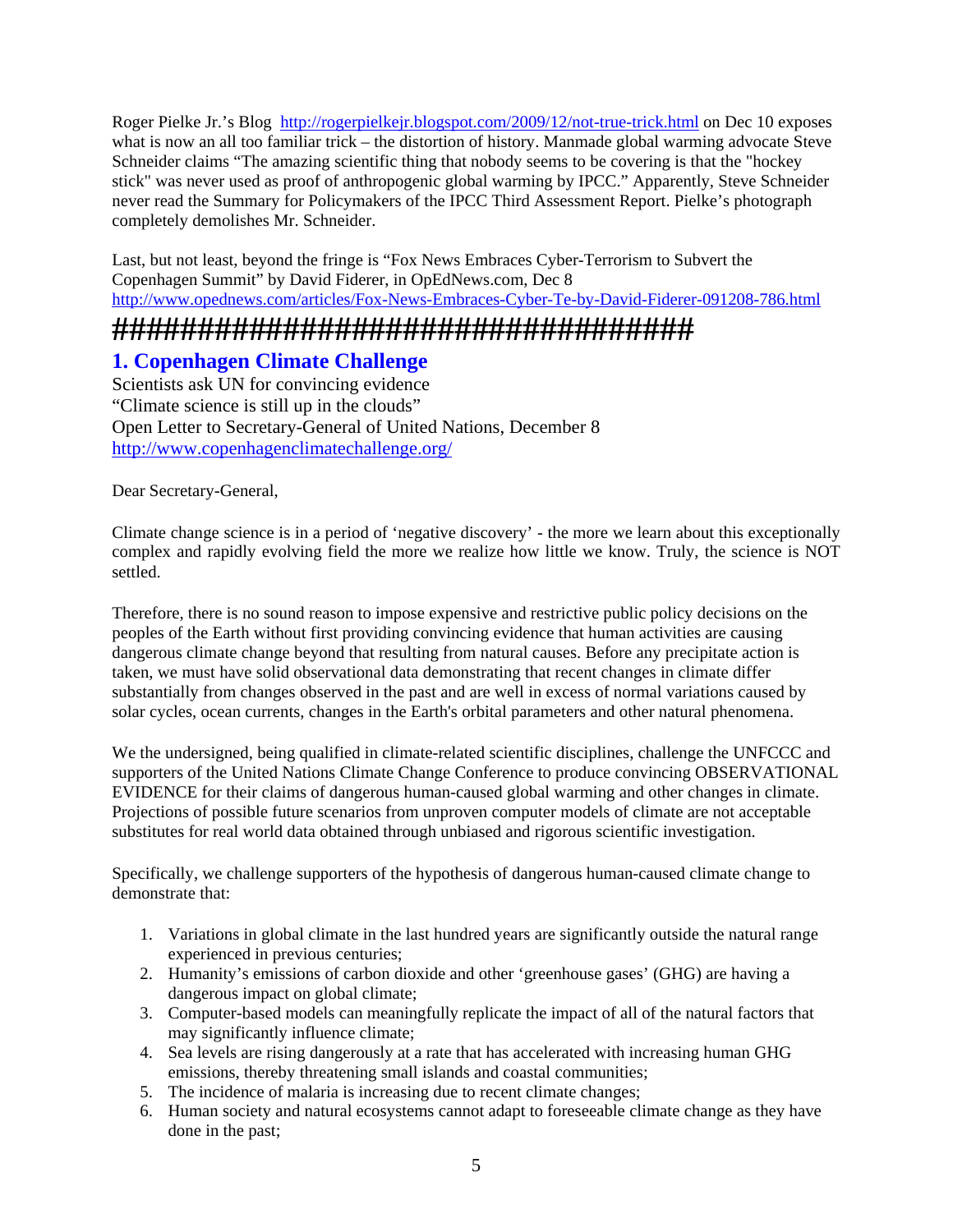- 7. Worldwide glacier retreat, and sea ice melting in Polar Regions , is unusual and related to increases in human GHG emissions;
- 8. Polar bears and other Arctic and Antarctic wildlife are unable to adapt to anticipated local climate change effects, independent of the causes of those changes;
- 9. Hurricanes, other tropical cyclones and associated extreme weather events are increasing in severity and frequency;
- 10. Data recorded by ground-based stations are a reliable indicator of surface temperature trends.

It is not the responsibility of 'climate realist' scientists to prove that dangerous human-caused climate change is not happening. Rather, it is those who propose that it is, and promote the allocation of massive investments to solve the supposed 'problem', who have the obligation to convincingly demonstrate that recent climate change is not of mostly natural origin and, if we do nothing, catastrophic change will ensue. To date, this they have utterly failed to do.

Signed by:

Science and Technology Experts Well Qualified in Climate Science

\*\*\*\*\*\*\*\*\*\*\*\*\*\*\*\*\*\*\*\*\*\*\*\*\*\*\*\*\*\*\*\*\*\*\*\*\*\*\*\*\*\*\*\*\*\*\*\*\*\*\*\*\*\*\*\*\*\*\*\*

### 2. Who Wants What in Copenhagen

WSJ OnLine, Dec 6 http://online.wsj.com/article/SB10001424052748704533904574548141677888208.htm

This week, officials from 192 countries will meet in Copenhagen to tackle global climate change, seeking a successor to the 1997 Kyoto Protocol.

Even if they can't negotiate a binding agreement, many countries hope at least to work out commitments to reduce their greenhouse-gas emissions and provide assistance to poorer countries likely to be hardest hit by the effects of global warming.

Each country, of course, has its own particular priorites and concerns, which is why an agreement is so difficult to reach. Here's a look at some of their agendas for Copenhagen.

**U.S.:** The U.S.'s failure to pass climate-change legislation has meant a delay in a deal at Copenhagen. But pending bills in Congress and the Obama administration's authority to regulate emissions give the country credibility—and negotiating leverage toward an eventual agreement. The U.S. may still pledge to cut emissions about 17% by 2020, while offering funding of low-carbon initiatives for poorer countries to draw them to an agreement. The U.S. also wants other countries, mainly China and India, to commit on when their greenhouse-gas emissions will peak, and will demand stringent standards for reporting, monitoring and verification of emissions and reductions.

**China:** China has pledged to curb carbon emissions as a percentage of gross domestic product by 40% to 45% by 2020. These would be voluntary cuts and therefore unlikely to be part of a binding climatechange pact. But it signals China's interest in an agreement at Copenhagen. Such a deal could bring the country benefits: more funding and technology transfers from developed nations, and as an exporter of solar-power and wind-power equipment, increased demand for its products. What China dreads most is the end of Kyoto provisions that grant tradable credits for reducing emissions; China has been the top receiver for the credits, getting 59% of the total.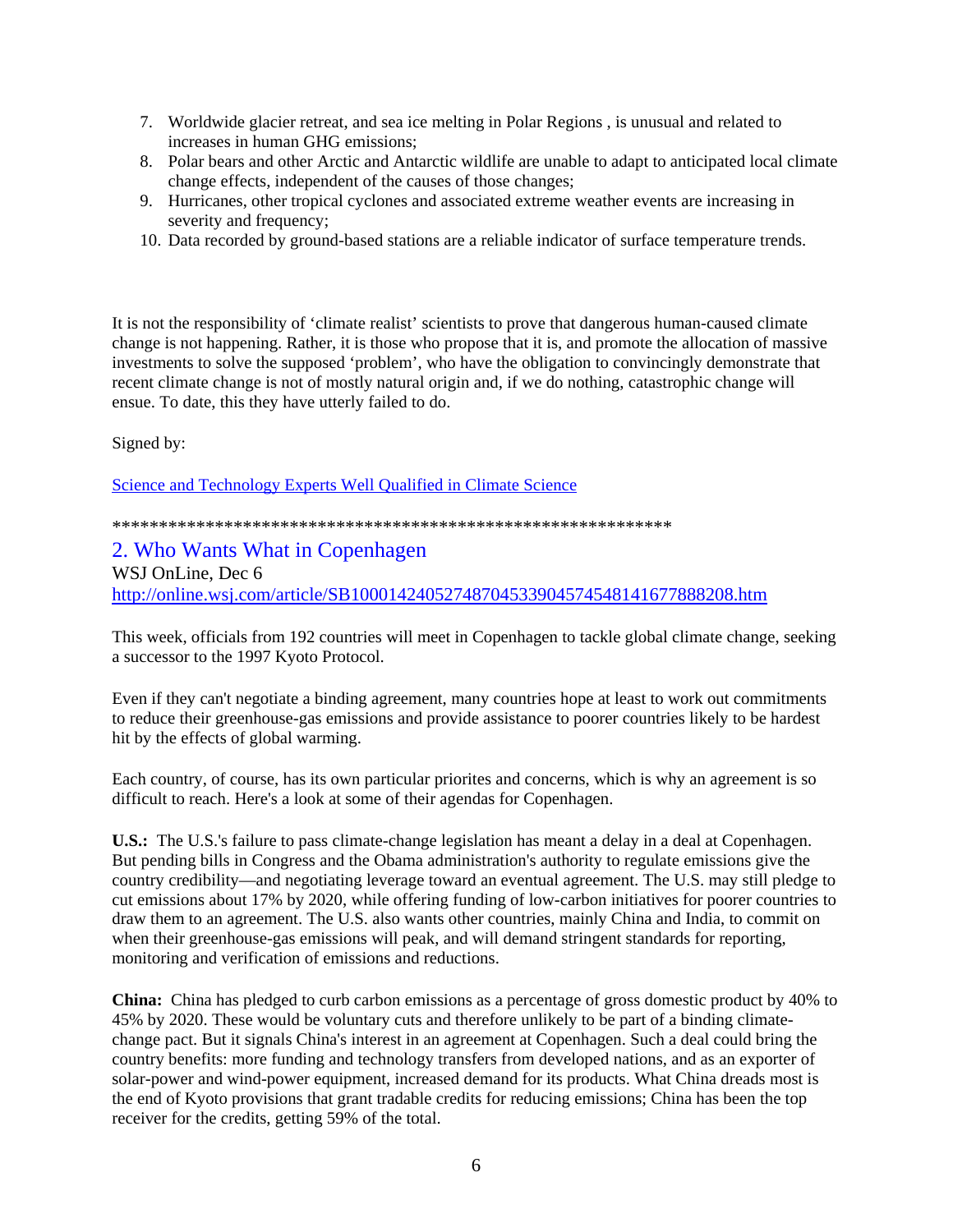**India:** India, which has long resisted the imposition of carbon-emission caps, says it is ready to cut emissions intensity 20% to 25% by 2020, but won't accept legally binding targets. It argues that it needs development and economic growth before it should consider fixed emission caps and that the developed world has a historic responsibility to take more restrictive measures because it caused decades of atmospheric damage. India also favors financing and technology transfer to boost green energy solutions.

**Russia:** Climate change isn't high on Russia's agenda; its attention is on the massive investments it needs to make its aging Soviet-era industrial infrastructure more energy-efficient—with a goal of a 40% improvement in energy efficiency by 2020. Diplomats say the country is willing to reduce emissions between 20% and 25% from 1990 levels. Prime Minister Vladimir Putin says Russia will join a post-Kyoto agreement only if other countries sign up for it and if Russian forests' contribution to reducing global carbon dioxide is taken into account.

**Brazil:** Brazil's government will aim to cut greenhouse-gas emissions between 36% and 39% by reducing deforestation in the Amazon rain forest and increasing the use of fuel-efficient cars and trucks that use biofuels as well as gasoline. But the emissions target is voluntary and depends on the government obtaining financing for the aggressive goals, indicating that Brazil isn't willing to stifle industrial output in Latin America's largest economy. And efforts to reduce deforestation in the Amazon could be stymied by lawlessness in the poverty-stricken region.

**European Union:** The 27-member European Union aims to speak with one voice in Copenhagen. Its goal: taking action that would limit global warming to two degrees Celsius (3.6 degrees Fahrenheit). The EU intends to cut CO2 emissions 20% by 2020 from 1990 levels and is willing to raise that target to 30% if other countries commit to do their part. It is also ready to help developing countries financially, but it hasn't committed to specific figures. Some Western European countries advocate generosity, but some newer members from Eastern Europe are much less willing to pay.

**Poland:** Poland and other Eastern European nations want a deal that isn't too economically burdensome. The issue is how financial support for developing countries should be shared by EU members. Wealthy members propose making contributions proportional to a country's emissions. But because Eastern members' energy sectors rely heavily on coal, they would pay disproportionately more than if shares were based on their economic output. Poland also wants to be able to continue selling certain carbon credits after the Kyoto protocol expires in 2012. Because Poland has reduced CO2 emissions by 30% over the past 20 years, it can sell credits worth billions of euros.

**Africa:** African countries blame developed countries for greenhouse-gas emissions and want to be compensated for the impact of global warming. But they disagree on priorities. The African Union wants billions of dollars (leaders won't say exactly how much) to adapt to climate change, which is blamed for record droughts in East Africa and flooding in other regions. Oil-producing nations, such as Nigeria, want compensation for the lost revenues that could result from expected declines in oil consumption by industrialized nations.

**Indonesia:** In Indonesia, the world's No. 3 carbon-dioxide emitter (after China and the U.S.), much of the emissions result from deforestation. It probably will ask for international technology and funds for forest conservation. Also, it favors self-monitoring in future programs that give credits for reducing emissions from deforestation, and hints it will oppose efforts to create an international monitoring body. The nation pledges to cut emissions 26% by 2020 from "business-as-usual" levels, but officials say Indonesia will raise its target to 41% if it receives the international funding and technology support it needs.

**Ecuador:** Ecuador, an oil producer, will come to Copenhagen with a novel idea: get rich countries to pay \$3.5 billion to keep 850 million barrels of its crude in the ground. The oil is located in a natural reserve of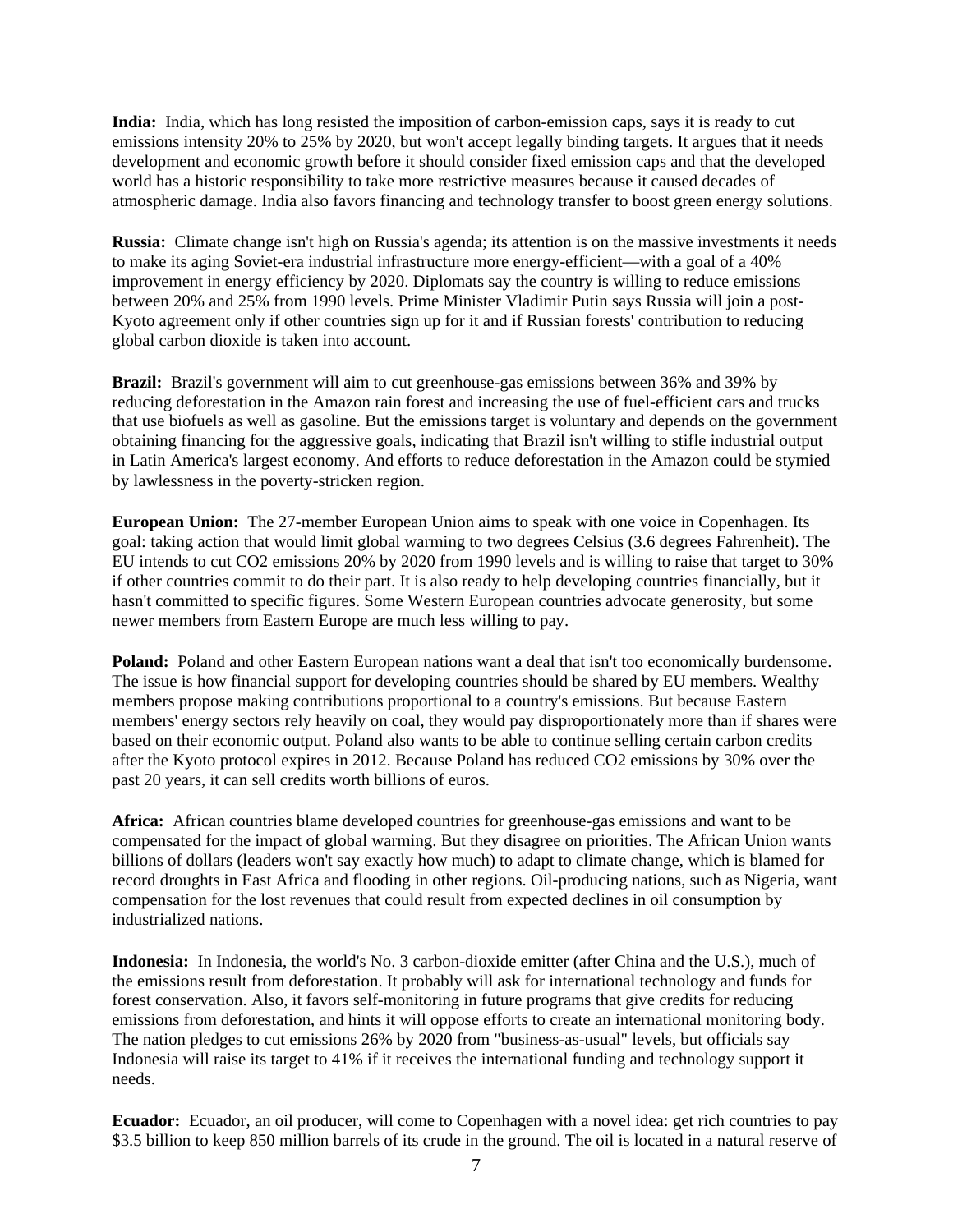the Amazonian forest whose protection will be a cornerstone of the talks. A delegation of the Organization of Petroleum Exporting Countries (Ecuador gets the group's presidency next year) has visited to look at the project. The government, which has renamed its oil ministry the "ministry of nonrenewable resources," has pitched the idea to some European governments.

*--Compiled by Ian Talley, Jing Yang, Paul Beckett, Alexander Kolyandr, Jeff Fick, Alessandro Torello, Marek Strzelecki, Benoit Faucon and Max Lin. They can be reached at reports@wsj.com.*

\*\*\*\*\*\*\*\*\*\*\*\*\*\*\*\*\*\*\*\*\*\*\*\*\*\*\*\*\*\*\*\*\*\*\*\*\*\*\*\*\*\*\*\*\*\*\*\*\*\*\*\*\*\*\*\*\*\*\*\*\*

3. Climate Deal Likely to Bear Big Price Tag By John M. Broder, New York Times, Dec 9 http://www.nytimes.com/2009/12/09/science/earth/09cost.html?\_r=1&pagewanted=all

WASHINGTON — If negotiators reach an accord at the climate talks in Copenhagen it will entail profound shifts in energy production, dislocations in how and where people live, sweeping changes in agriculture and forestry and the creation of complex new markets in global warming pollution credits.

So what is all this going to cost?

The short answer is trillions of dollars over the next few decades. It is a significant sum but a relatively small fraction of the world's total economic output. In energy infrastructure alone, the transformational ambitions that delegates to the United Nations climate change conference are expected to set in the coming days will cost more than \$10 trillion in additional investment from 2010 to 2030, according to a new estimate from the International Energy Agency.

As scary as that number sounds, the agency said that the costs would ramp up relatively slowly and be largely offset by economic benefits in new jobs, improved lives, more secure energy supplies and a reduced danger of climate catastrophe. Most of the investment will come from private rather than public funds, the agency contends.

"People often ask about the costs," said Kevin Parker, the global head of Deutsche Bank Asset Management, who tracks climate policy for the bank. "But the figures people tend to cite don't take into account conservation and efficiency measures that are easily available. And they don't look at the cost of inaction, which is the extinction of the human race. Period."

Whatever global warming's effects — and most scientific projections are less dire — there are also varying estimates of the economic costs of failing to act to address the problem soon, some of them very high.

In Copenhagen, some of the most intense and difficult discussions for negotiators center on any potential agreement's near-term financial arrangements. Some of the poorest and most vulnerable nations are calling for a gigantic transfer of wealth from the industrialized world to island nations and countries in Africa, Asia and Latin America that are most likely to feel the ravages of a changing climate.

Many poor nations are insisting that wealthier nations make deeper cuts in their emissions and contribute more money to help the poorer countries, a split that widened in Copenhagen on Tuesday as competing documents of a potential agreement circulated.

Over time, some of the hundreds of billions of dollars the poorer countries are demanding will begin to flow, as global carbon markets become established and governments in rich countries begin to open the spigot of public spending.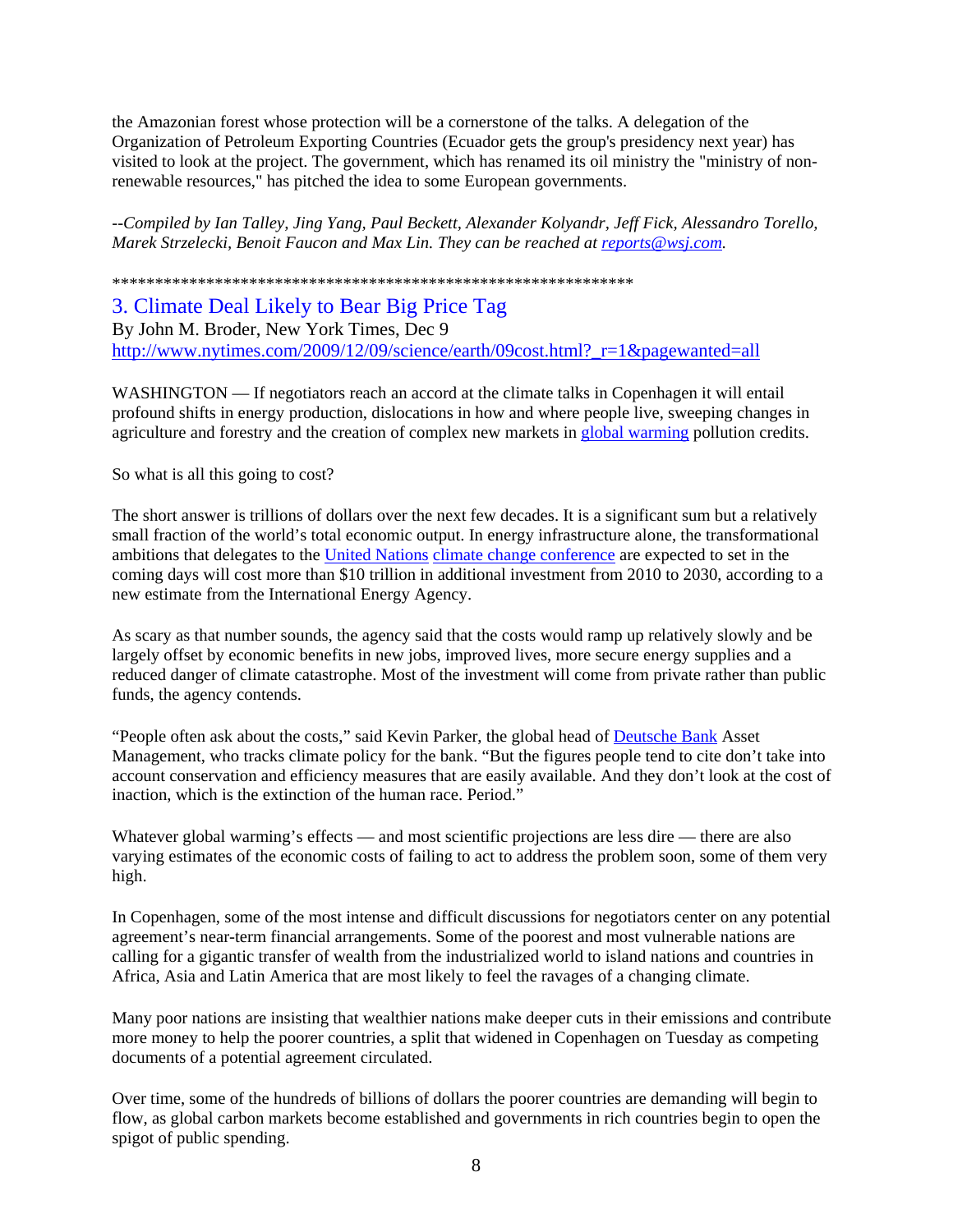But in the meantime, the industrialized countries have proposed a relatively modest fund of about \$10 billion a year for each of the next three or four years to help poorer countries adapt. Even that effort remains the subject of conflict over which countries should contribute how much, what body should oversee the spending and how to determine which projects qualify for finance.

President Obama's spokesman said last week that the president supported a short-term fund to aid developing nations and that the United States would pay "its fair share." In many multilateral efforts, the United States picks up a quarter to a third of the tab.

"Providing this assistance," the White House statement said, "is not only a humanitarian imperative it's an investment in our common security, as no climate change accord can succeed if it does not help all countries reduce their emissions."

The money would be used to help developing nations reduce emissions by switching to renewable energy sources like wind and solar and by compensating landowners for not cutting down or burning forests, a major source of carbon dioxide emissions. Other funds might be used to adjust to effects of a changing climate, like rising sea levels, by building flood walls or relocating settlements to higher ground.

Mr. Obama will travel to Copenhagen on Dec. 18 to attend the final day of the meeting, a sign that the White House believes that a far-reaching accord, including deals on some of the sticky financial issues, is possible.

"This is the question that is being posed in Copenhagen," said Robert N. Stavins, director of the environmental economics program at Harvard University. "How much money do the developed countries have to put on the table to bring developing countries into the conversation?"

Mr. Stavins said that the bulk of the money would have to come from private investment because, he said, it was "inconceivable" that the governments of the wealthy countries would come up with adequate financing and also because private entities spent money much more efficiently.

The climate and energy legislation passed by the House in June sets aside roughly \$8 billion a year for assistance to developing countries by 2030, Mr. Stavins said. That figure, he suggested, represents the upper limit of public financial support from the United States.

The perspective from the developing world is, not surprisingly, somewhat different.

Álvaro Umaña Quesada, the leader of Costa Rica's climate delegation, said that it was important to the developing world to have early resources and a predictable flow of long-term financing. He said that the \$10 billion in so-called quick start financing that was now on the table was adequate but that such spending had to rise to roughly \$80 billion and as much as \$150 billion a year by 2020.

"That is not very much compared to the size of the world economy or the financial crisis bailouts," he said. "There are great needs for adaptation, where the small island nations are really at risk. Some of them are one severe weather event away from disappearing."

The European Union has endorsed a fund of that size; the United States remains noncommittal. The Obama administration has asked for \$1.2 billion in climate-related financing in the 2010 budget, far below the needs being discussed at Copenhagen. But administration officials said they would seek more money for international climate programs in future years.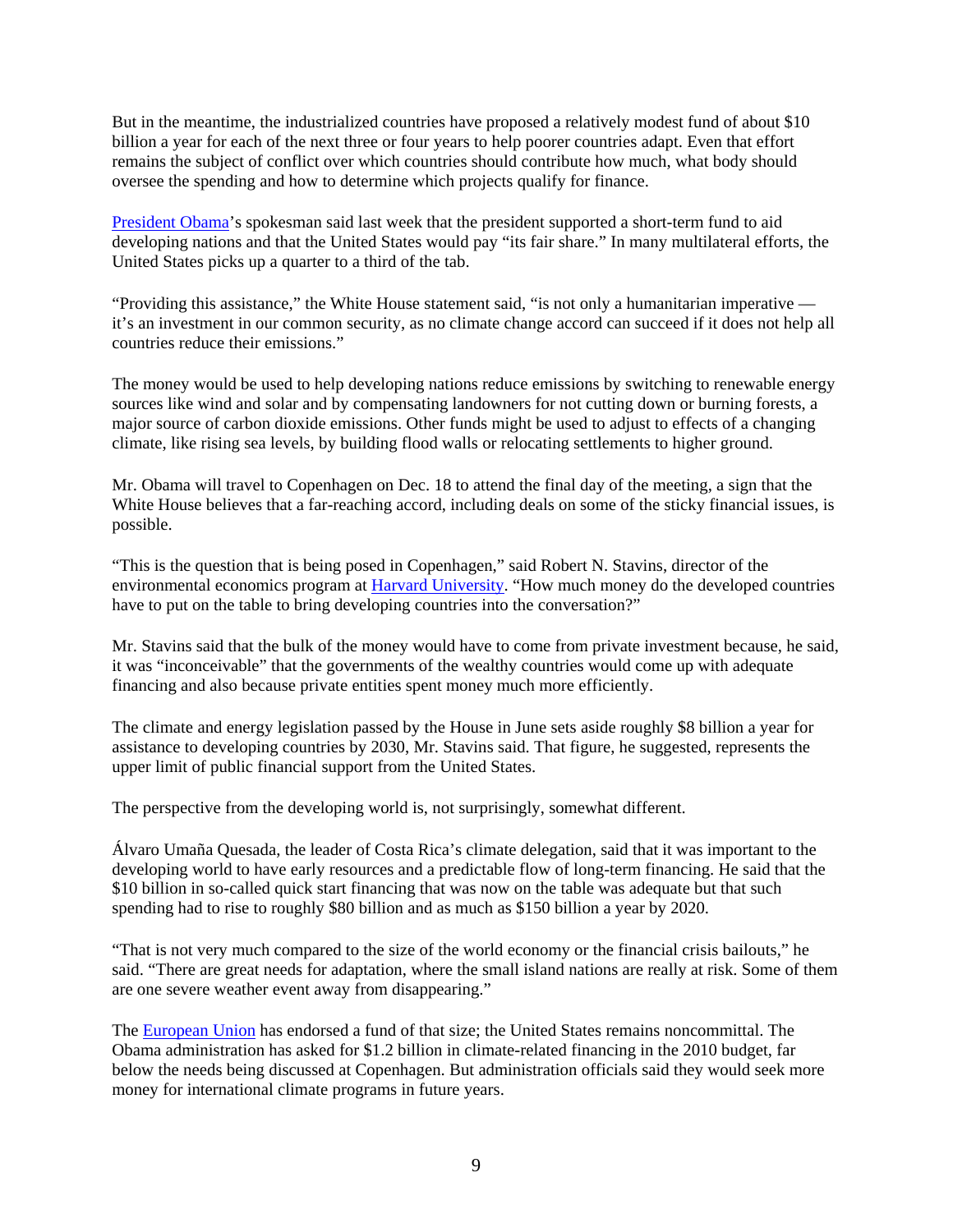Perhaps the most detailed analysis of the financing needs of any climate change agreement comes from Project Catalyst, an initiative of the European Climate Foundation and ClimateWorks, a foundationsupported policy group based in San Francisco. The group's work has helped shape the negotiations in Copenhagen.

The group estimates that roughly \$100 billion will be needed by 2020 to finance climate-change programs in the developing world. About half could come from the growing global market in carbon emissions credits under a cap-and-trade system, which would be worth an estimated \$2 trillion a year by 2020.

A cap-and-trade system is already operating in Europe and is under consideration by Congress. Such a system sets a ceiling on the carbon emissions of a given country or industry and allows trading of pollution permits within the cap. As the overall limit on emissions grows tighter, the price of pollution permits rises, creating a sizable market in carbon credits.

Countries would grant some of the carbon market allowances directly to energy and environmental programs in the developing world, with other funds coming from a relatively small fee on each transaction.

An additional \$10 billion to \$20 billion would come from taxes on fuels used in aviation and shipping. The rest, perhaps \$25 billion to \$35 billion, would be loans and grants from industrialized nations to poorer countries, split roughly three ways among the United States, the European Union and Canada, Japan and Australia.

"The good news is that everybody now is supporting our proposal for financing," said Dr. Umaña, the Costa Rican delegate. "The bad news is that it's happening 15 years too late. Without real money on the table, this will be a disaster."

### \*\*\*\*\*\*\*\*\*\*\*\*\*\*\*\*\*\*\*\*\*\*\*\*\*\*\*\*\*\*\*\*\*\*\*\*\*\*\*\*\*\*\*\*\*\*\*\*\*\*\*\*\*\*\*\*

### 4. Alarmists cold-shoulder facts

By Robert Bradley, The Washington Times, Dec 8 http://www.washingtontimes.com/news/2009/dec/08/alarmists-cold-shoulder-facts//print/

Facts are awfully stubborn things. And global-warming alarmists - who generally don't let facts get in the way of a good, agenda-driven argument - recently lost a key ally in the run-up to the U.N. globalwarming pep rally opening today in Copenhagen. They lost actual data supporting their claims.

In defiant acts of desperation, many out-of-the mainstream environmental alarmists quickly moved to plan B. Some cite the current El Nino - a natural climate variation - warning of "record" high temperatures just on the horizon.

Others continue to trumpet "studies" that paint terrifying environmental fairy tales if world governments do not immediately criminalize carbon, ban fossil fuels and ration energy.

But these tactics are not new. Paul Ehrlich's "population bomb" of the 1960s predicted food riots in the United States and around the world. Today, obesity is bigger problem.

Remember the Club of Rome's 1972 prediction of resource exhaustion? Fifty-seven predictions were made regarding 19 minerals, and all either have been proved false or will be.

Perhaps most hypocritical is the global-cooling scare promoted by, among others, Mr. Obama's science czar, John Holdren. Today, Mr. Holdren says a billion people may perish from global warming by 2020.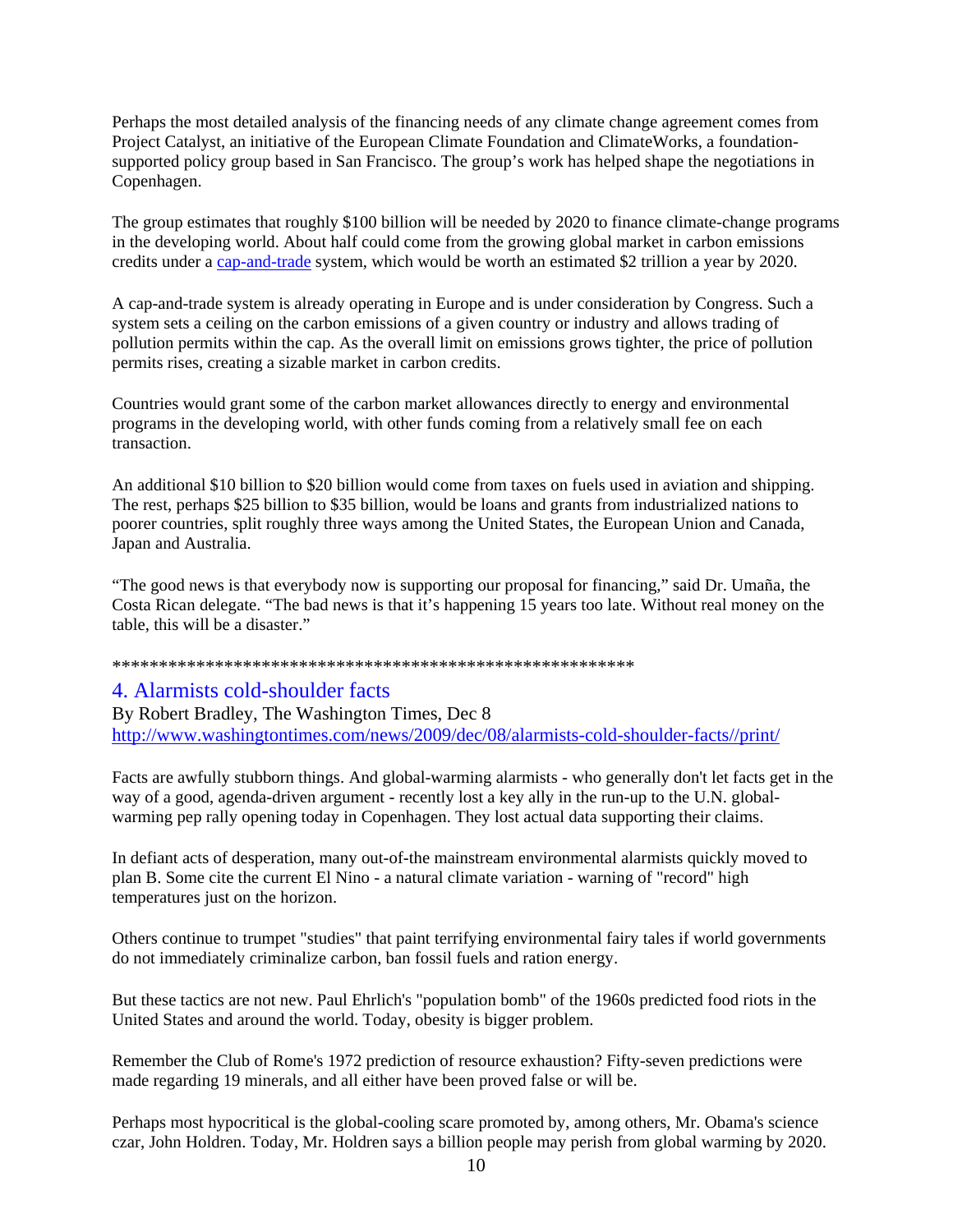It's understandable why public opinion continues to squarely reject the apocalyptic vision of climate change. In Washington, pragmatic politicians of both parties balk at even watered-down proposals to cap greenhouse gas (GHG) emissions that will bring higher energy costs and more government control.

There simply is not an appetite for this social-engineering project. And despite the dire warnings of an intellectual cadre, the public is getting it right. The Earth's average temperature is virtually unchanged from a dozen years ago - a result not predicted by climate modelers or activists.

The rate of sea-level rise has slowed to a crawl, throwing cold water on ice-melting scares. Global hurricane activity is near a 30-year low. Fatalities from tornadoes across the United States this year are on course to be the lowest in more than a decade. (Yes, some scientists link global warming to tornadoes.) In 2009, much of the Midwest and Northeast shivered through the coldest summer in recent memory.

While climate models are supposed to be snapshots of the Earth's real climate, the mismatch between observed and modeled climate behavior shows that even the best models are not accurate and are likely overestimating outcomes. Gerald North, a Texas A&M atmospheric sciences and oceanography professor, estimates climate models overestimate warming by roughly 50 percent.

Though climate models have proved to be an obvious inconvenient truth, alarmists continue to ignore this elephant in the room.

In fact, this is buried on Page 805 of the latest assessment from the Intergovernmental Panel on Climate Change (IPCC): "The set of available models may share fundamental inadequacies, the effects of which cannot be quantified."

It's telling why this was not stated forthrightly in the assessment's summary. Science, after all, should trump politics, social engineering and agendas.

Public opinion continues increasingly to reflect this, as the case against climate alarmism continues to grow.

But there is a crisis that international leaders need to address at Copenhagen. The real planetary emergency is that 1.5 billion people do not have access to modern affordable and reliable forms of energy or the electricity they produce.

The poorest and most underprivileged in the world would benefit most from coal furnaces, natural gas plants and other modern resources that our carbon-based economy and infrastructure help generate.

Some environmental elitists may say: "Let them use solar panels." But the moral imperative of the 21st century is to liberate the master resource of energy from the politics of these reactionary enemies of democratizing progress, prosperity and quality of life.

*Robert L. Bradley is the chief executive officer and founder of the Institute for Energy Research, a nonprofit, market-oriented energy think tank. He is author of "Climate Alarmism Reconsidered" (Institute of Economic Affairs, 2003).*

\*\*\*\*\*\*\*\*\*\*\*\*\*\*\*\*\*\*\*\*\*\*\*\*\*\*\*\*\*\*\*\*\*\*\*\*\*\*\*\*\*\*\*\*\*\*\*\*\*\*\*\*\*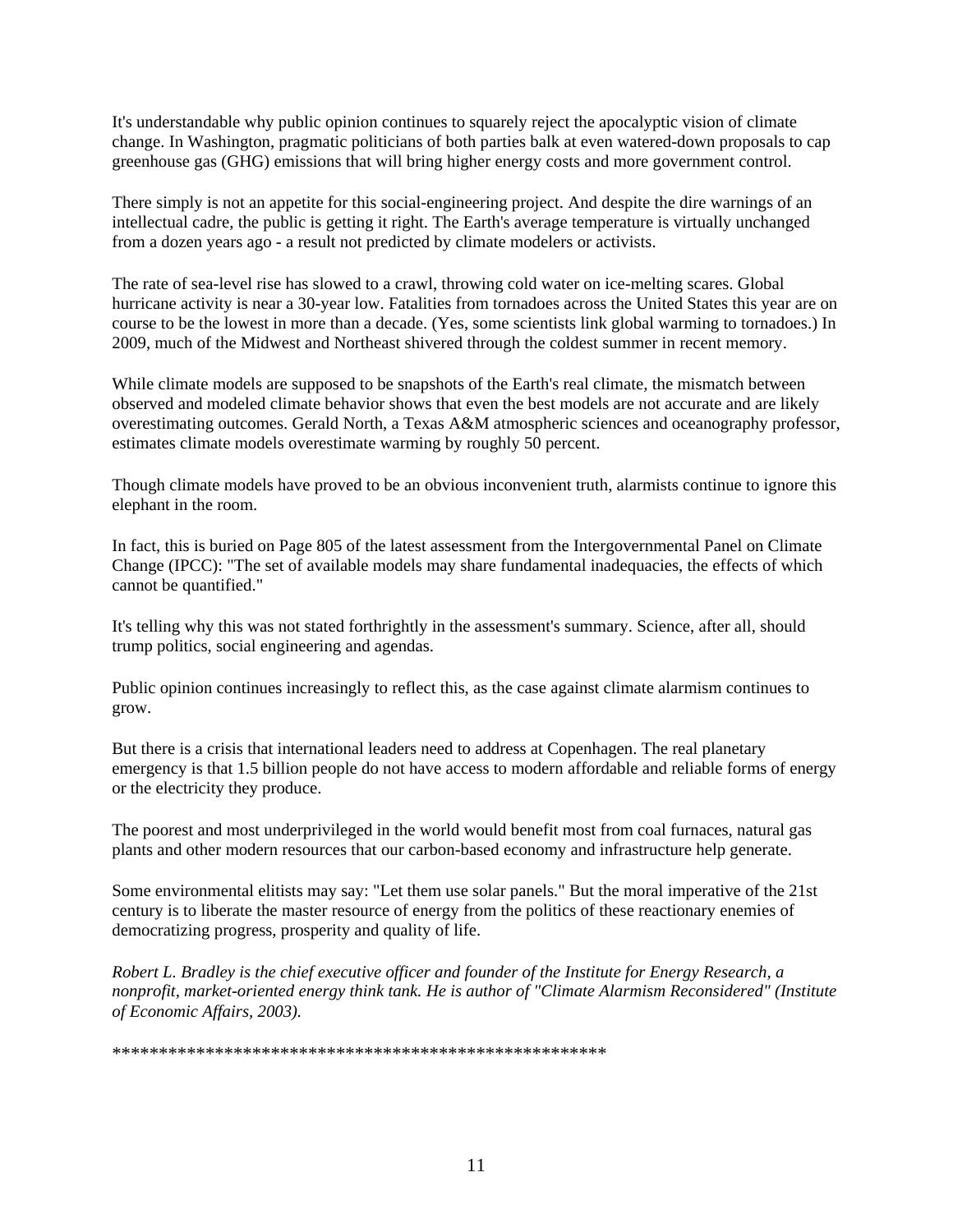## 5. Administration Warns of 'Command-and-Control' Regulation Over Emissions FoxNews.com, Dec 9

http://www.foxnews.com/politics/2009/12/09/administration-warns-command-controlregulation-emissions/

The Obama administration is warning Congress that if it doesn't move to regulate greenhouse gases, the Environmental Protection Agency will take a "command-and-control" role over the process in a way that could hurt business.

The warning, from a top White House economic official who spoke Tuesday on condition of anonymity, came on the eve of EPA Administrator Lisa Jackson's address to the international conference on climate change in Copenhagen, Denmark.

Jackson, however, tried to strike a tone of cooperation in her address Wednesday, explaining that the EPA's new powers to regulate greenhouse gases will be used to complement legislation pending in Congress, not replace it.

"This is not an 'either-or' moment. It's a 'both-and' moment," she said.

But while administration officials have long said they prefer Congress take action on climate change, the economic official who spoke with reporters Tuesday night made clear that the EPA will not wait and is prepared to act on its own.

And it won't be pretty.

"If you don't pass this legislation, then ... the EPA is going to have to regulate in this area," the official said. "And it is not going to be able to regulate on a market-based way, so it's going to have to regulate in a command-and-control way, which will probably generate even more uncertainty."

Climate change legislation that passed the House is stuck in the Senate, but the EPA finding Monday was seen as a boost to the U.S. delegation in Denmark trying to convince other countries that Washington is capable of taking action to follow through with any global commitments.

The economic official explained that congressional action could be better for the economy, since it would provide "compensation" for higher energy prices, especially for small businesses dealing with those higher energy costs. Otherwise, the official warned that the kind of "uncertainty" generated by unilateral EPA action would be a huge "deterrent to investment," in an economy already desperate for jobs.

"So, passing the right kind of legislation with the right kind of compensations seems to us to be the best way to reduce uncertainty and actually to encourage investment," the official said.

Republicans fear that the EPA will ultimately end up stepping in to regulate emissions -- though many oppose the congressional legislation as well. They had urged Jackson to withdraw the finding in light of leaked e-mails from a British research center that appeared to show scientists discussing the manipulation of climate data.

Rep. James Sensenbrenner, R-Wis., ranking Republican on the House Select Committee for Energy Independence and Global Warming, said Tuesday he is going to attend the Copenhagen conference to inform world leaders that despite any promises made by President Obama, no new laws will be passed in the United States until the "scientific fascism" ends.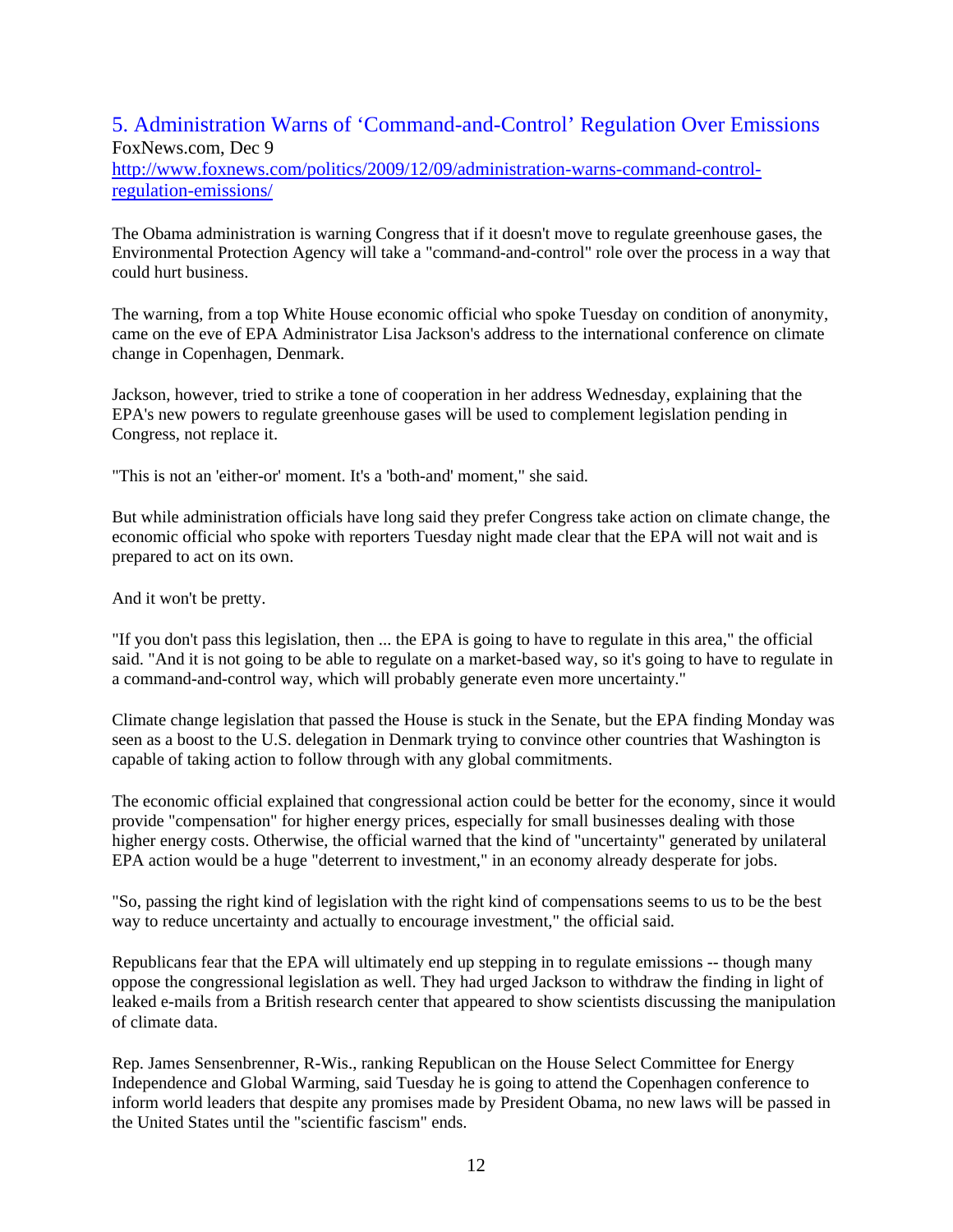"I call it 'scientific fascism,'" Sensenbrenner said during a press conference with fellow climate change skeptics. Sensenbrenner said, "The U.N. should throw a red flag" on scientists who support global warming to the exclusion of dissent.

Administration officials, though, said the e-mails do not change the debate.

Former Vice President Al Gore, a leader in the movement on man-caused climate change, told CNN on Wednesday that the e-mails in questions were 10 years old and taken "out of context."

Fox News' Major Garrett and The Associated Press contributed to this report.

#### **\*\*\*\*\*\*\*\*\*\*\*\*\*\*\*\*\*\*\*\*\*\*\*\*\*\*\*\*\*\*\*\*\*\*\*\*\*\*\*\*\*\*\*\*\*\*\*\*\*\*\***

## 6. EPA Must Be Stopped

Investors Business Daily, Dec 9 http://www.investors.com/NewsAndAnalysis/Article.aspx?id=514830

**Junk Science:** The Environmental Protection Agency's sneak attack on the U.S. economy and our freedoms, curiously timed for the opening day of the Copenhagen climate charade, won't go unchallenged. Nor should it.

The EPA's finding that carbon dioxide is a dangerous pollutant explains why the administration wasn't too concerned over possible failure at Copenhagen. This was their Plan B.

The finding is an environmental Sword of Damocles held over the head of the U.S. with a warning that if cap-and-trade legislation such as Waxman-Markey or Kerry-Boxer is not signed into law, the full regulatory fury of an unelected bureaucracy will be unleashed on the American people and the U.S. economy.

The Competitive Enterprise Institute has announced it will sue to overturn the endangerment finding on the grounds that the EPA has ignored major scientific issues, including those raised in the Climate-gate fraud scandal.

"EPA is clinging for dear life to the notion that the global climate models are holding up," said Sam Kazman, CEI general counsel. "In reality, those models are about to sink under the growing weight of evidence that they are fabrications."

EPA administrator Lisa Jackson, in a conversation with Sen. James Inhofe, ranking Republican on the Senate Environment and Public Works Committee, has in effect admitted the finding was based on the junk science and data manipulation practiced at Britain's East Anglia Climate Research Unit (CRU). "She told me that EPA accepted those findings without any serious independent analysis to see whether they were true," Inhofe said.

Dr. Alan Carlin — an EPA senior research analyst at the National Center for Environmental Economics who dared to say, in essence, that emperor Al Gore and his environmental toadies at the EPA were wearing no clothes — agrees that the EPA finding is based on the data manipulation of the CRU.

CRU data have become an integral part of the EPA's attempts to regulate emissions, Carlin wrote on his Web site Dec. 2.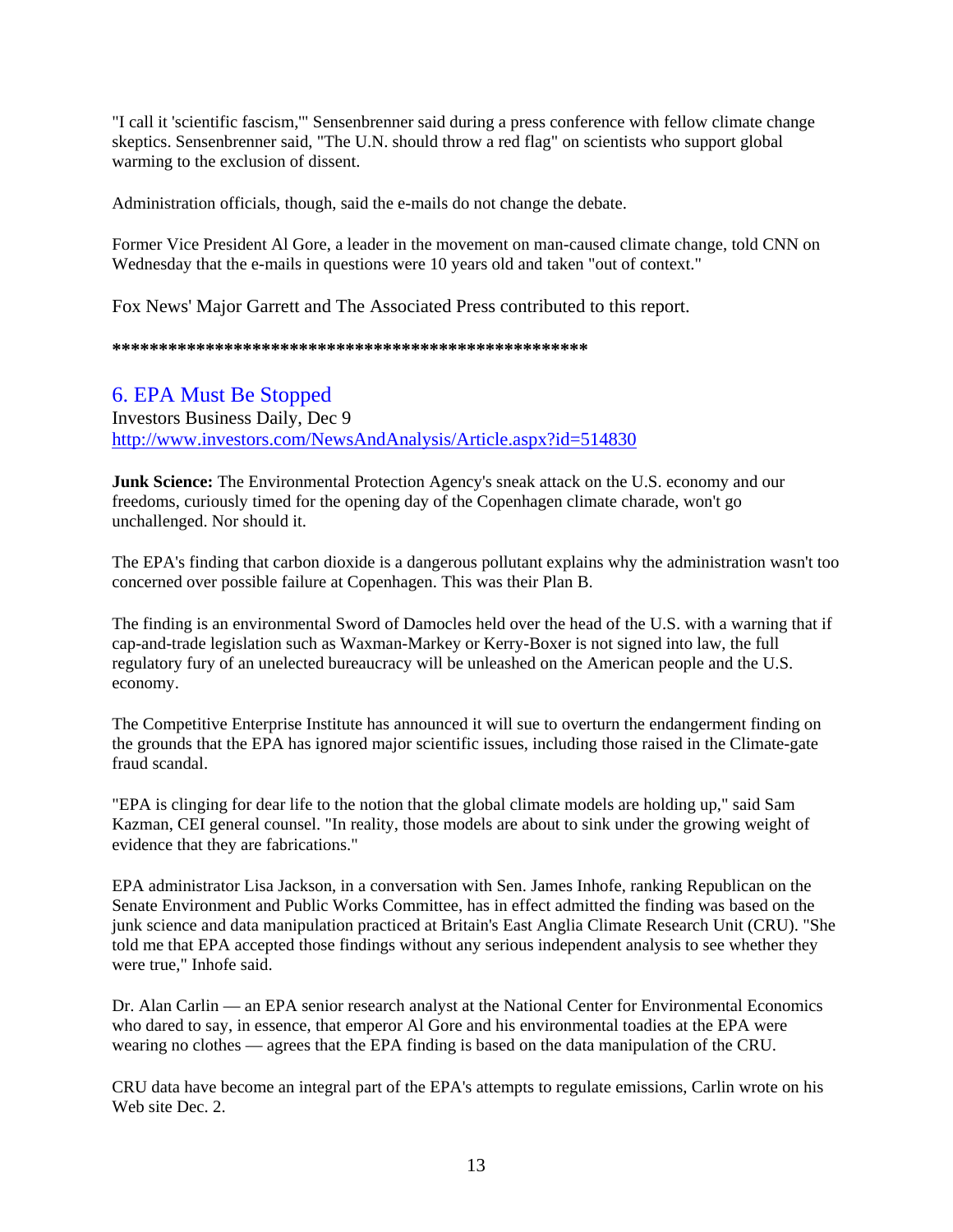The EPA plans to blunt opposition by "tailoring" the Clean Air Act for greenhouse-gas emissions, only covering big emitters that churn out at least 25,000 tons of gases a year.

But this may bring legal challenges from environmentalists who want everything regulated as well as from big businesses complaining of unequal treatment, since the Clean Air Act requires it to cover facilities emitting as little as 250 tons.

Coming after a "jobs summit," this is a job killer of unprecedented magnitude that will doom any economic recovery, and is based on made-up facts rooted in false assumptions. It must not be allowed to stand, either in the courts or the Congress.

#### \*\*\*\*\*\*\*\*\*\*\*\*\*\*\*\*\*\*\*\*\*\*\*\*\*\*\*\*\*\*\*\*\*\*\*\*\*\*\*\*\*\*\*\*\*\*\*\*\*\*\*\*\*\*\*\*\*\*\*

### 7. The EPA's Carbon Bomb Fizzles

The administration has given a skittish Congress another reason not to pass cap and trade By Kimberley Strassel, Wall Street Journal, Dec 11 http://online.wsj.com/article/SB10001424052748703514404574588120572016720.html

In the high-stakes game of chicken the Obama White House has been playing with Congress over who will regulate the earth's climate, the president's team just motored into a ditch. So much for threats.

The threat the White House has been leveling at Congress is the Environmental Protection Agency's "endangerment finding," which EPA Administrator Lisa Jackson finally issued this week. The finding lays the groundwork for the EPA to regulate greenhouse gas emissions across the entire economy, on the grounds that global warming is hazardous to human health.

From the start, the Obama team has wielded the EPA action as a club, warning Congress that if it did not come up with cap-and-trade legislation the EPA would act on its own—and in a far more blunt fashion than Congress preferred. As one anonymous administration official menaced again this week: "If [Congress doesn't] pass this legislation," the EPA is going to have to "regulate in a command-and-control way, which will probably generate even more uncertainty."

The thing about threats, though, is that at some point you have to act on them. The EPA has been sitting on its finding for months, much to the agitation of environmental groups that have been upping the pressure for action.

President Obama, having failed to get climate legislation, didn't want to show up to the Copenhagen climate talks with a big, fat nothing. So the EPA pulled the pin. In doing so, it exploded its own threat.

Far from alarm, the feeling sweeping through many quarters of the Democratic Congress is relief. Voters know cap-and-trade is Washington code for painful new energy taxes. With a recession on, the subject has become poisonous in congressional districts. Blue Dogs and swing-state senators watched in alarm as local Democrats in the recent Virginia and New Jersey elections were pounded on the issue, and lost their seats.

But now? Hurrah! It's the administration's problem! No one can say Washington isn't doing something; the EPA has it under control. The agency's move gives Congress a further excuse not to act.

"The Obama administration now owns this political hot potato," says one industry source. "If I'm [Nebraska Senator] Ben Nelson or [North Dakota Senator] Kent Conrad, why would I ever want to take it back?"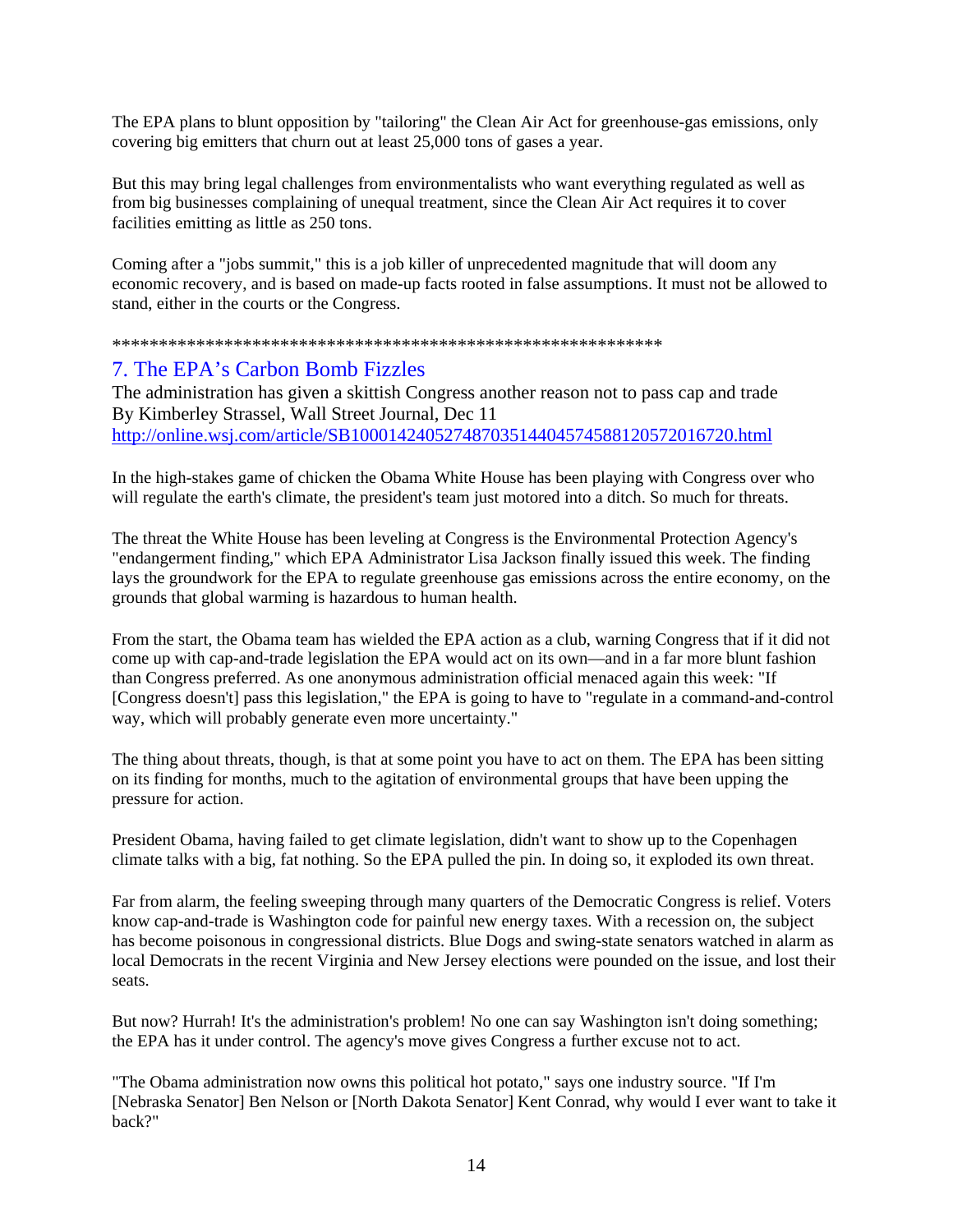All the more so, in Congress's view, because the EPA "command and control" threat may yet prove hollow. Now that the endangerment finding has become reality, the litigation is also about to become real. Green groups pioneered the art of environmental lawsuits. It turns out the business community took careful notes.

Industry groups are gearing up for a legal onslaught; and don't underestimate their prospects. The leaked emails from the Climatic Research Unit in England alone are a gold mine for those who want to challenge the science underlying the theory of manmade global warming.

But the EPA's legal vulnerabilities go beyond that. The agency derives its authority to regulate pollutants from the Clean Air Act. To use that law to regulate greenhouse gases, the EPA has to prove those gases are harmful to human health (thus, the endangerment finding). Put another way, it must provide "science" showing that a slightly warmer earth will cause Americans injury or death. Given that most climate scientists admit that a warmer earth could provide "net benefits" to the West, this is a tall order.

Then there are the rules stemming from the finding. Not wanting to take on the political nightmare of regulating every American lawn mower, the EPA has produced a "tailoring rule" that it says allows it to focus solely on large greenhouse gas emitters. Yet the Clean Air Act—authored by Congress—clearly directs the EPA to also regulate small emitters.

This is where green groups come in. The tailoring rule "invites suits," says Sen. John Barrasso (R., Wyo.), who has emerged as a top Senate watchdog of EPA actions. Talk of business litigation aside, Mr. Barrasso sees "most of the lawsuits coming from the environmental groups" who want to force the EPA to regulate everything. The agency is going to get hit from all directions. Even if these outsiders don't win their suits, they have the ability to twist up the regulations for a while.

Bottom line: At least some congressional Democrats view this as breathing room, a further reason to not tackle a killer issue in the run-up to next year's election. Mr. Obama may emerge from Copehagen [sic] with some sort of "deal." But his real problem is getting Congress to act, and his EPA move may have just made that job harder.

\*\*\*\*\*\*\*\*\*\*\*\*\*\*\*\*\*\*\*\*\*\*\*\*\*\*\*\*\*\*\*\*\*\*\*\*\*\*\*\*\*\*\*\*\*\*\*\*\*\*\*\*\*

### 8. In Energy Innovation, Everything New Is Old Again

By Russell Gold, Wall Street Journal, Dec 11 http://online.wsj.com/article/SB126048948482786623.html?mod=WSJ\_hps\_MIDDLEThirdNew s

PEORIA, Ariz. -- As light filled the sky on a recent morning here, a handful of giant mirrored dishes were being prepared to track the sun and ultimately feed solar-generated electricity into the Phoenix area.

High-tech marvels, the solar dishes look like three-story-tall mirrored flowers atop steel stems. But at the heart of each dish is a very old-fashioned invention: a Stirling engine, patented by a Scotsman in 1816, decades before the diesel or internal combustion engine.

The cutting edge of renewable energy is littered with long-established ideas such as the Stirling. From generating power from the wind to harvesting liquid fuel from algae, some of today's most promising new technologies are actually quite old.

Technology often stands on the shoulders of prior discovery. In the energy field in particular, there are precious few killer apps -- ideas that supersede earlier methods. New energy technologies tend to develop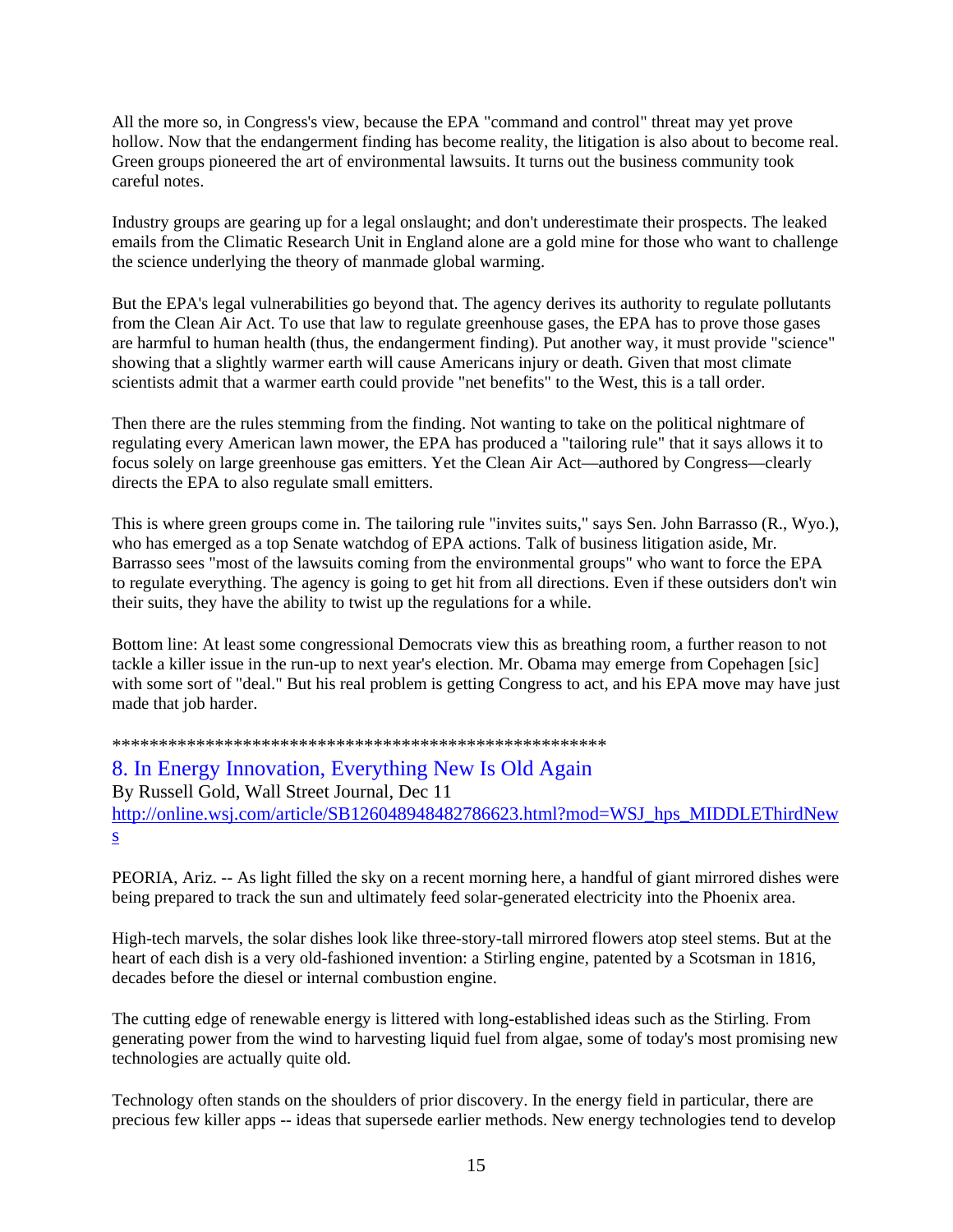slowly and spread at a snail's pace. It takes time and money to accomplish small improvements, and even more of both to spread those improvements across the energy system.

The invention of the gas turbine -- used to power aviation and generate electricity -- is the only true energy breakthrough in the 20th century, says Vaclav Smil, a prolific author on energy topics and professor at the University of Manitoba. "There is nothing new under the sun."

Others would disagree. They cite nuclear power, even though a nuclear plant incorporates old-fashioned steam turbines. And other inventions might yet turn out to be game changers, such as the lithium-ion battery or regenerative braking, the technology hybrid vehicles use to capture energy while reducing the car's speed.

So while the Obama administration is pouring billions of dollars into renewable-energy research and counting on green technology to create new jobs, some energy experts warn that change is likely to be less rapid than many Americans -- conditioned by the lively pace of computer innovation -- expect.

Even technology enthusiasts admit that innovation is slow, and costly. "If you want to speed up the innovation process, you are not going to do it on the cheap," says Ted Nordhaus, chairman and founder of the Breakthrough Institute, an energy think tank in Oakland, Calif. "You are going to do it with bruteforce expenditure."

Other optimists say that improvements in alternative energy now occur more rapidly than in the past, because the quest for renewables is no longer the providence of inexperienced enthusiasts but has been embraced by corporations with big research budgets.

"What has really shifted in the last five, 10 years is the caliber of talent and resources and infrastructure that is being brought to bear," says Nicholas Parker, the chairman of the Cleantech Group LLC, a San Francisco research and consulting firm.

But he acknowledges the time to move an energy idea from patent to market is generally measured in decades, not years.

Things have moved faster in some other areas of science and technology, such as genetics, which in less than half a century went from the description of the double-helix to cloning and gene therapies. But in the energy arena, ideas tend to percolate longer.

American inventor Charles Fritts developed the first solar cell in 1883, introducing the basic design still in use today. Five years later, the first wind turbine used to generate electricity was built in Cleveland.

President George W. Bush ushered cellulosic ethanol into mainstream consciousness when he spoke about turning wood chips and switchgrass into liquid fuels during his 2006 State of the Union address. But the first effort at turning wood into fuel was made by German chemists more than a century ago.

When Exxon Mobil Corp. said this summer it would invest up to \$600 million over the next six years on research on turning algae into fuel, it was the second turn for the tiny organisms. The federal government poured money into algae-to-fuels research from 1978 until 1996.

Royal Dutch Shell PLC is building a multibillion dollar facility in Qatar to turn natural gas into a cleanburning liquid fuel. It is the culmination of years of work, but the basic technology -- the Fischer-Tropsch Process -- dates back to the 1920s.